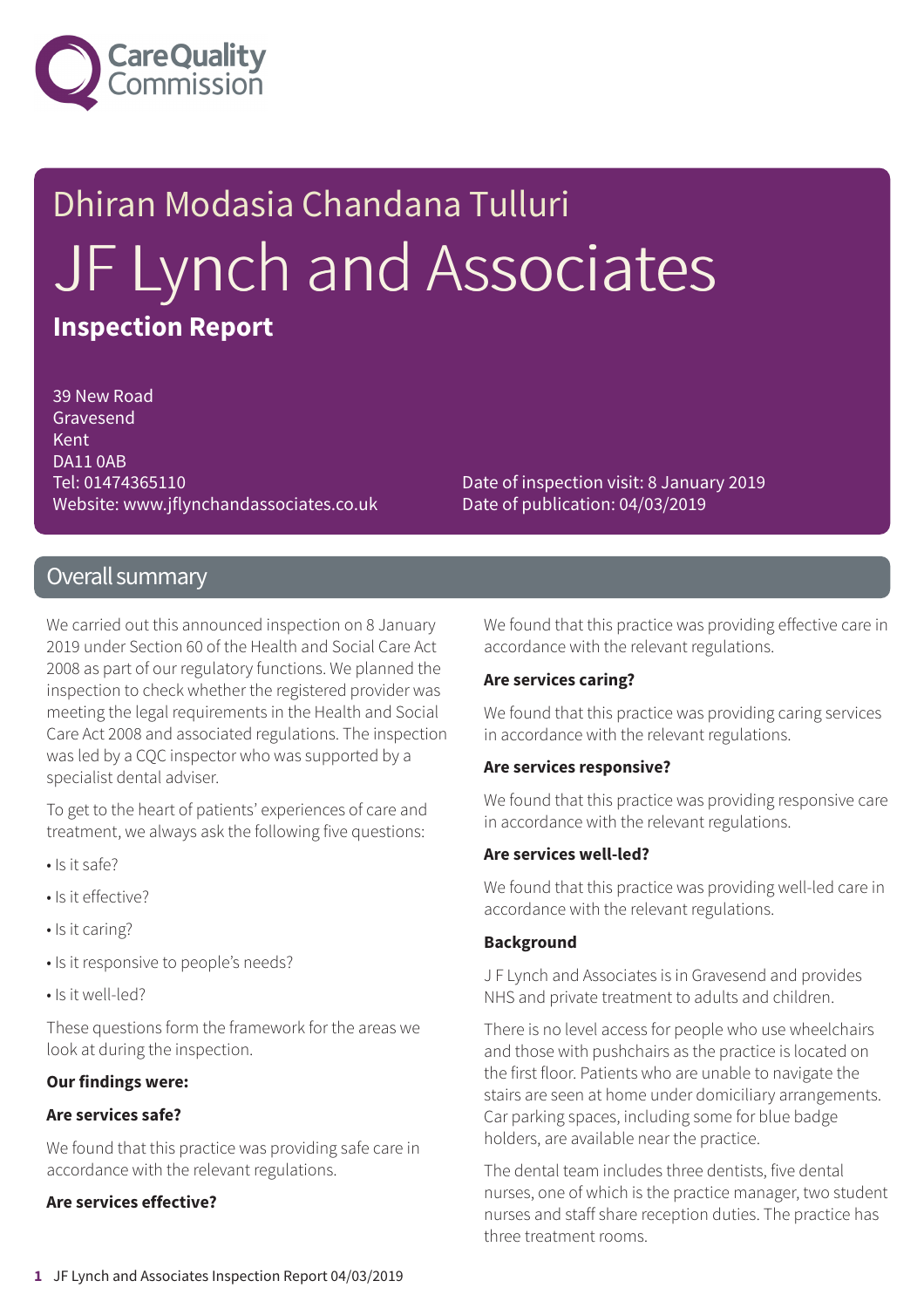## Summary of findings

The practice is owned by an individual who is the principal dentist there. They have legal responsibility for meeting the requirements in the Health and Social Care Act 2008 and associated regulations about how the practice is run.

On the day of inspection, we collected 15 CQC comment cards filled in by patients and spoke with five other patients.

During the inspection we spoke with two dentists, two dental nurses, a dental hygienist and the practice manager. We looked at practice policies and procedures and other records about how the service is managed.

The practice is open:

#### **Our key findings were:**

- The practice appeared clean and well maintained.
- The provider had infection control procedures which reflected published guidance.
- Staff knew how to deal with emergencies. Appropriate medicines and life-saving equipment were available.
- The practice had systems to help them manage risk to patients and staff.
- The provider had suitable safeguarding processes and staff knew their responsibilities for safeguarding vulnerable adults and children.
- The provider had thorough staff recruitment procedures.
- The clinical staff provided patients' care and treatment in line with current guidelines.
- Staff treated patients with dignity and respect and took care to protect their privacy and personal information.
- Staff were providing preventive care and supporting patients to ensure better oral health.
- The appointment system took account of patients' needs.
- The provider had effective leadership and culture of continuous improvement.
- Staff felt involved and supported and worked well as a team.
- The provider asked staff and patients for feedback about the services they provided.
- The provider dealt with complaints positively and efficiently.
- The provider had suitable information governance arrangements.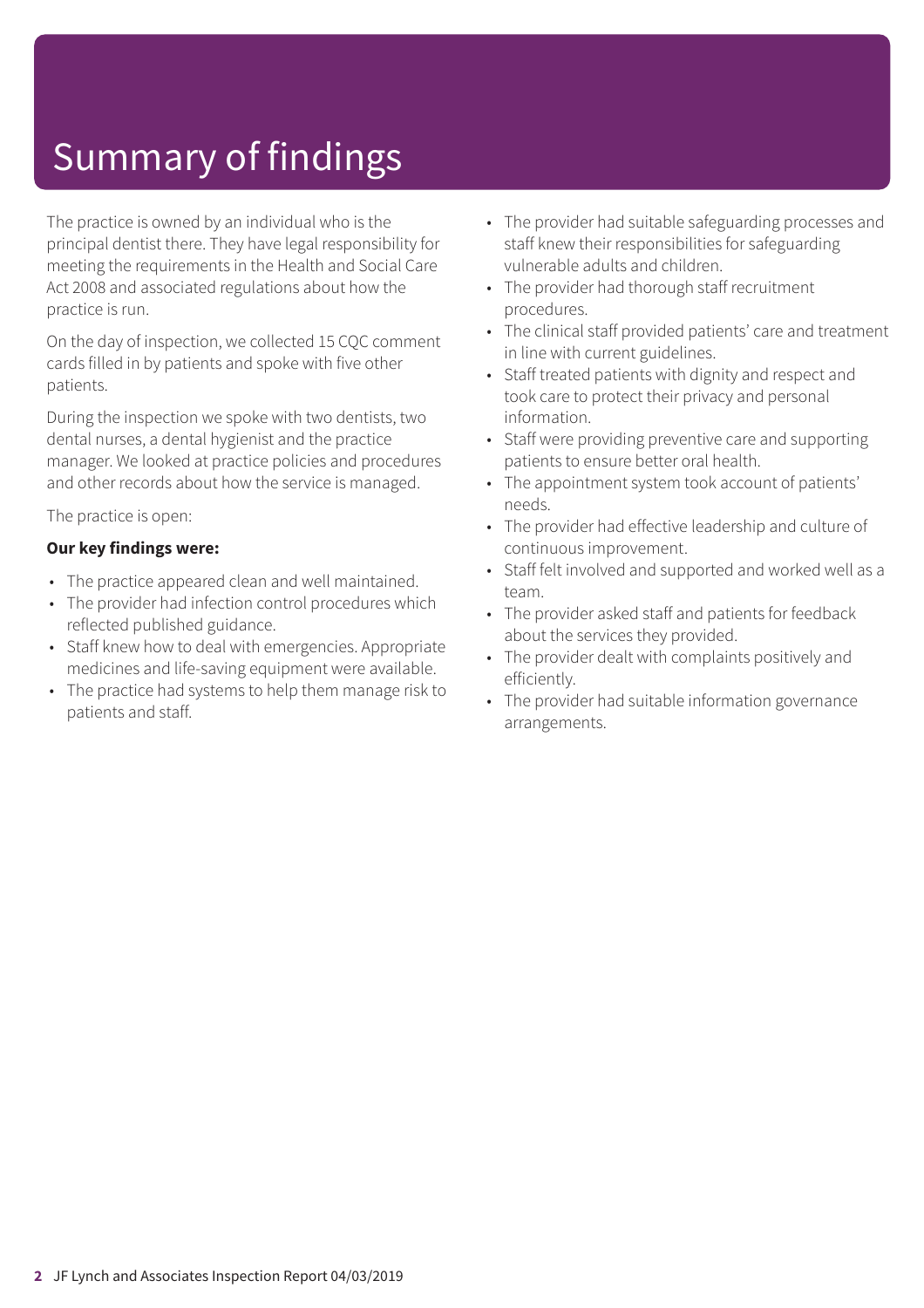### Summary of findings

### The five questions we ask about services and what we found

We always ask the following five questions of services.

#### **Are services safe?**

| We always ask the following five questions of services.                                                                                                                                                                                                                                                                           |                  |  |
|-----------------------------------------------------------------------------------------------------------------------------------------------------------------------------------------------------------------------------------------------------------------------------------------------------------------------------------|------------------|--|
| Are services safe?<br>We found that this practice was providing safe care in accordance with the relevant regulations.                                                                                                                                                                                                            | <b>No action</b> |  |
| The practice had systems and processes to provide safe care and treatment. They used learning<br>from incidents and complaints to help them improve.                                                                                                                                                                              |                  |  |
| Staff received training in safeguarding people and knew how to recognise the signs of abuse and<br>how to report concerns.                                                                                                                                                                                                        |                  |  |
| Staff were qualified for their roles and the practice completed essential recruitment checks.                                                                                                                                                                                                                                     |                  |  |
| Premises and equipment were clean and properly maintained. The practice followed national<br>guidance for cleaning, sterilising and storing dental instruments.                                                                                                                                                                   |                  |  |
| The practice had suitable arrangements for dealing with medical and other emergencies.                                                                                                                                                                                                                                            |                  |  |
| <b>Are services effective?</b><br>We found that this practice was providing effective care in accordance with the relevant<br>regulations.                                                                                                                                                                                        | <b>No action</b> |  |
| The dentists assessed patients' needs and provided care and treatment in line with recognised<br>guidance. Patients described the treatment they received as efficient, very good and<br>accommodating. The dentists discussed treatment with patients so they could give informed<br>consent and recorded this in their records. |                  |  |
| The practice had clear arrangements when patients needed to be referred to other dental or<br>health care professionals.                                                                                                                                                                                                          |                  |  |
| The provider supported staff to complete training relevant to their roles and had systems to help<br>them monitor this.                                                                                                                                                                                                           |                  |  |
| The staff were involved in quality improvement initiatives such as a clinical governance<br>programme as part of its approach in providing high quality care.                                                                                                                                                                     |                  |  |
| <b>Are services caring?</b><br>We found that this practice was providing caring services in accordance with the relevant<br>regulations.                                                                                                                                                                                          | <b>No action</b> |  |
| We received feedback about the practice from 20 people. Patients were positive about all<br>aspects of the service the practice provided. They told us staff were kind, helpful and friendly                                                                                                                                      |                  |  |
| They said that they were given good advice, prompt service and said their dentist listened to<br>them. Patients commented that they made them feel at ease, especially when they were<br>anxious about visiting the dentist.                                                                                                      |                  |  |
| We saw that staff protected patients' privacy and were aware of the importance of<br>confidentiality. Patients said staff treated them with dignity and respect.                                                                                                                                                                  |                  |  |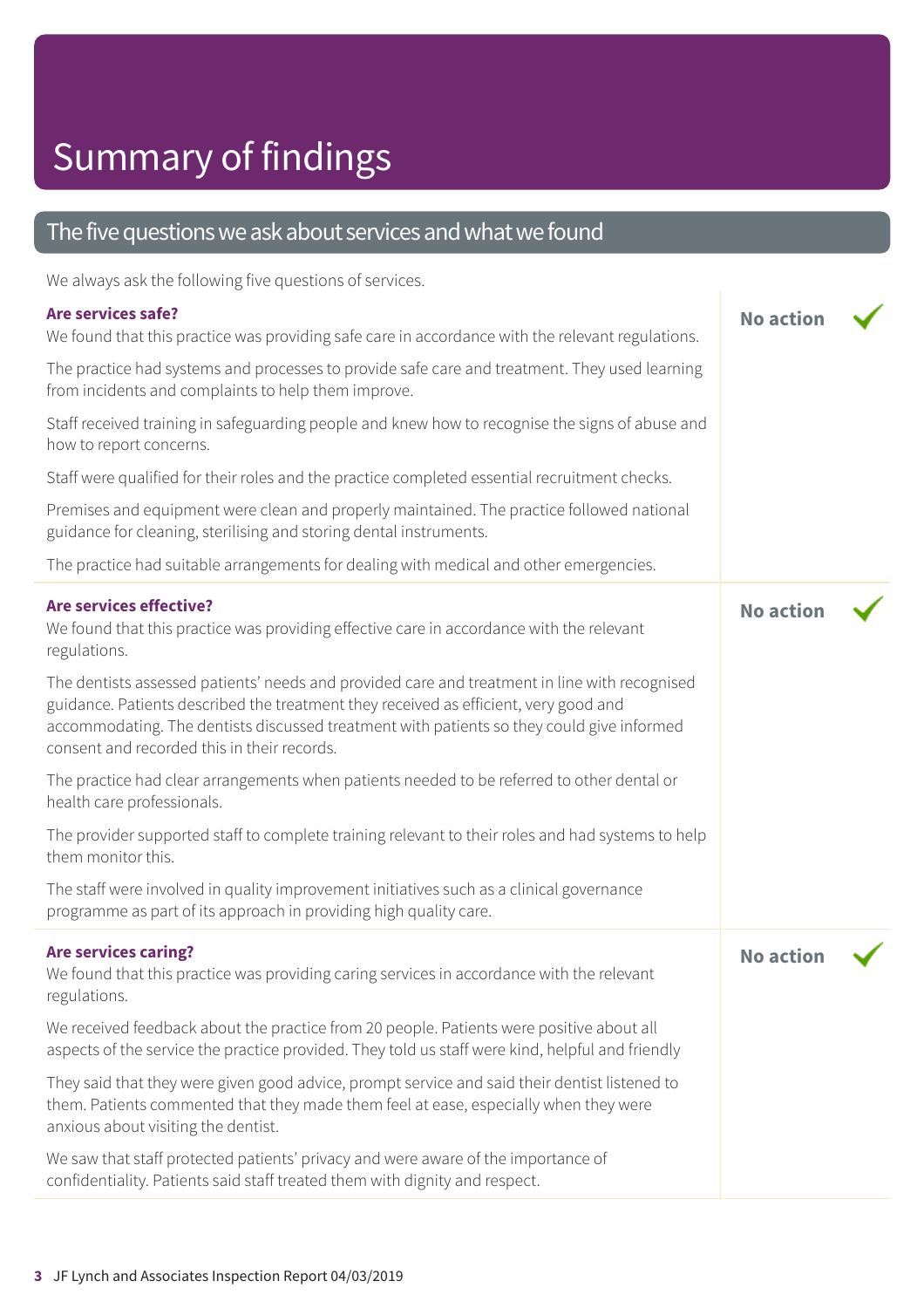# Summary of findings

| Are services responsive to people's needs?<br>We found that this practice was providing responsive care in accordance with the relevant<br>regulations.                                                                                                                                                               | <b>No action</b> |  |
|-----------------------------------------------------------------------------------------------------------------------------------------------------------------------------------------------------------------------------------------------------------------------------------------------------------------------|------------------|--|
| The practice's appointment system took account of patients' needs. Patients could get an<br>appointment quickly if in pain.                                                                                                                                                                                           |                  |  |
| Staff considered patients' different needs. This included providing facilities for patients with a<br>disability via domiciliary visits and families with children. The practice had access to telephone<br>or face to face interpreter services and had arrangements to help patients with sight or hearing<br>loss. |                  |  |
| The practice took patients views seriously. They valued compliments from patients and<br>responded to concerns and complaints quickly and constructively.                                                                                                                                                             |                  |  |
| <b>Are services well-led?</b><br>We found that this practice was providing well-led care in accordance with the relevant<br>regulations.                                                                                                                                                                              | <b>No action</b> |  |
| At the time of inspection there was no registered manager in post as required as a condition of<br>registration. A registered manager is legally responsible for the management of services for<br>which the practice is registered                                                                                   |                  |  |
| The practice had arrangements to ensure the smooth running of the service. These included<br>systems for the practice team to discuss the quality and safety of the care and treatment<br>provided. There was a clearly defined management structure and staff felt supported and<br>appreciated.                     |                  |  |
| The practice team kept complete patient dental care records which were, clearly written or<br>typed and stored securely.                                                                                                                                                                                              |                  |  |
| The provider monitored clinical and non-clinical areas of their work to help them improve and<br>learn. This included asking for and listening to the views of patients and staff.                                                                                                                                    |                  |  |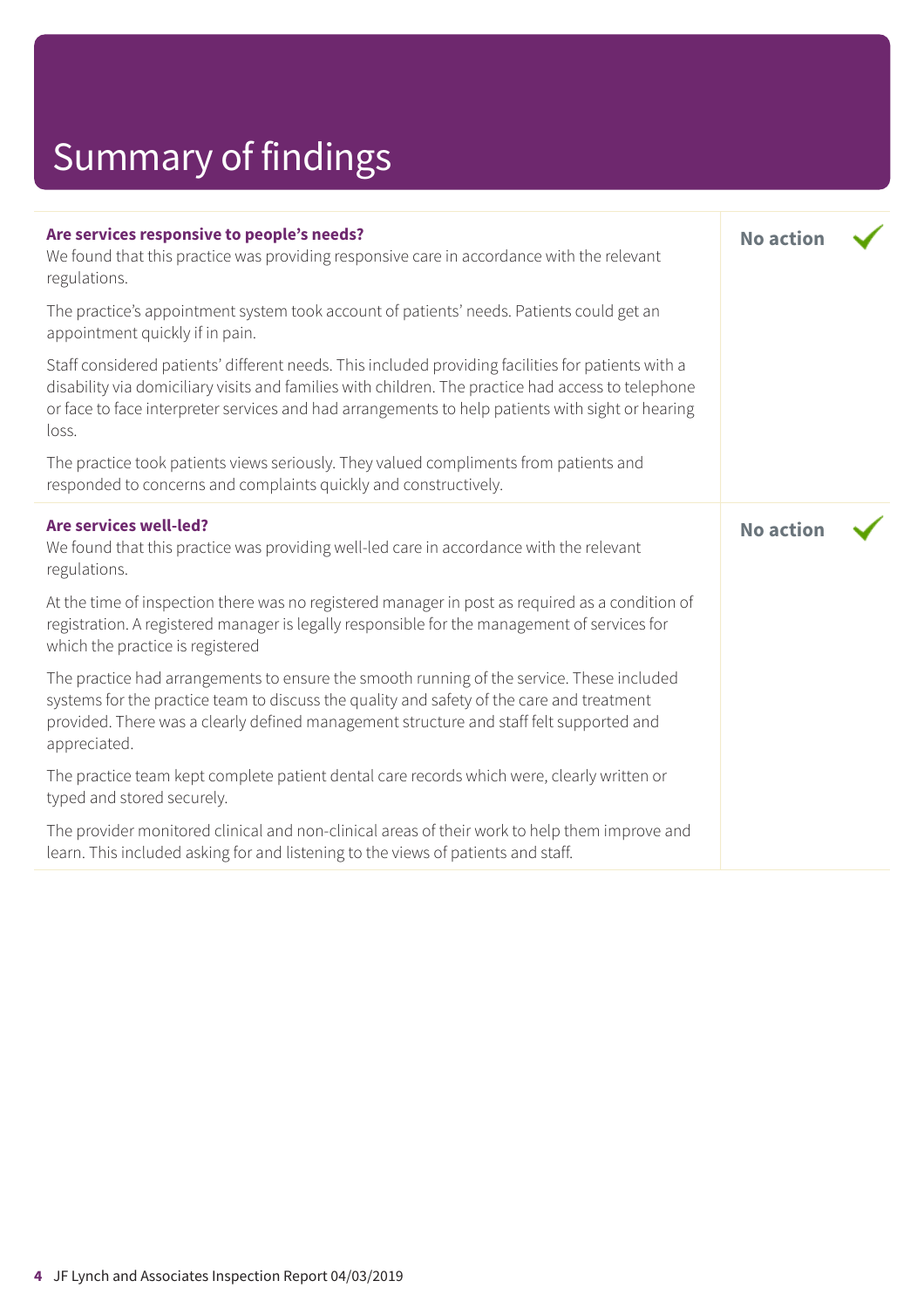### Are services safe?

### **Our findings**

#### **Safety systems and processes, including staff recruitment, equipment and premises and radiography (X-rays)**

The practice had clear systems to keep patients safe.

Staff knew their responsibilities if they had concerns about the safety of children, young people and adults who were vulnerable due to their circumstances. The practice had safeguarding policies and procedures to provide staff with information about identifying, reporting and dealing with suspected abuse. We saw evidence that staff received safeguarding training. Staff knew about the signs and symptoms of abuse and neglect and how to report concerns, including notification to the CQC.

The practice had a system to highlight vulnerable patients on records e.g. children with child protection plans, adults where there were safeguarding concerns, people with a learning disability or a mental health condition, or who require other support such as with mobility or communication.

The practice had a whistleblowing policy. Staff felt confident they could raise concerns without fear of recrimination.

The dentists used dental dams in line with guidance from the British Endodontic Society when providing root canal treatment. In instances where the rubber dam was not used, such as for example refusal by the patient, and where other methods were used to protect the airway, this was documented in the dental care record and a risk assessment completed.

The provider had a business continuity plan describing how they would deal with events that could disrupt the normal running of the practice.

The practice had a recruitment policy and procedure to help them employ suitable staff and had checks in place for agency and locum staff. These reflected the relevant legislation. We looked at five staff recruitment records. These showed the practice followed their recruitment procedure.

We noted that clinical staff were qualified and registered with the General Dental Council (GDC) and had professional indemnity cover.

The practice ensured that facilities and equipment were safe and that equipment was maintained according to manufacturers' instructions, including electrical and gas appliances.

Records showed that fire detection equipment, such as smoke detectors and emergency lighting, were regularly tested and firefighting equipment, such as fire extinguishers, were regularly serviced.

The practice had suitable arrangements to ensure the safety of the X-ray equipment and had the required information in their radiation protection file.

We saw evidence that the dentists justified, graded and reported on the radiographs they took. The practice carried out radiography audits every year following current guidance and legislation.

Clinical staff completed continuing professional development (CPD) in respect of dental radiography.

#### **Risks to patients**

There were systems to assess, monitor and manage risks to patient safety.

The practice's health and safety policies, procedures and risk assessments were reviewed regularly to help manage potential risk. The practice had current employer's liability insurance.

We looked at the practice's arrangements for safe dental care and treatment. The staff followed relevant safety regulation when using needles and other sharp dental items. A sharps risk assessment had been undertaken and was updated annually.

The provider had a system in place to ensure clinical staff had received appropriate vaccinations, including the vaccination to protect them against the Hepatitis B virus, and that the effectiveness of the vaccination was checked.

Staff knew how to respond to a medical emergency and completed training in emergency resuscitation and basic life support (BLS) every year. BLS with airway management.

Emergency equipment and medicines were available as described in recognised guidance. Staff kept records of their checks of these to make sure these were available, within their expiry date, and in working order.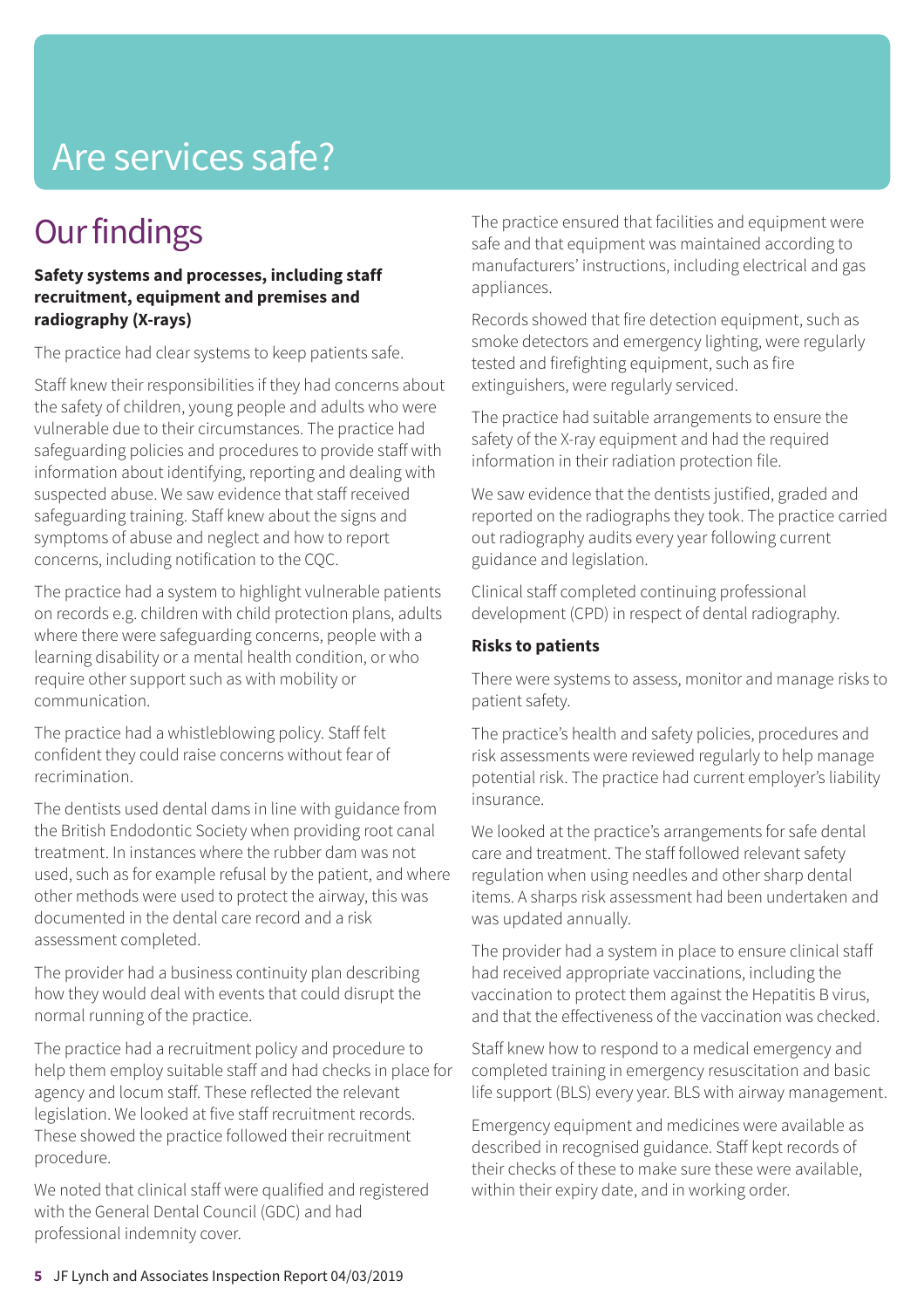### Are services safe?

A dental nurse worked with the dentists and the dental hygienist when they treated patients in line with GDC Standards for the Dental Team.

The provider had suitable risk assessments to minimise the risk that can be caused from substances that are hazardous to health.

The practice had an infection prevention and control policy and procedures. They followed guidance in The Health Technical Memorandum 01-05: Decontamination in primary care dental practices (HTM 01-05) published by the Department of Health and Social Care. Staff completed infection prevention and control training and received updates as required.

The practice had suitable arrangements for transporting, cleaning, checking, sterilising and storing instruments in line with HTM 01-05. The records showed equipment used by staff for cleaning and sterilising instruments was validated, maintained and used in line with the manufacturers' guidance.

The practice had systems in place to ensure that any work was disinfected prior to being sent to a dental laboratory and before treatment was completed.

The practice had procedures to reduce the possibility of Legionella or other bacteria developing in the water systems, in line with a risk assessment. All recommendations had been actioned and records of water testing and dental unit water line management were in place.

We saw cleaning schedules for the premises. The practice was visibly clean when we inspected.

The provider had policies and procedures in place to ensure clinical waste was segregated and stored appropriately in line with guidance.

The practice carried out infection prevention and control audits twice a year. The latest audit showed the practice was meeting the required standards.

#### **Information to deliver safe care and treatment**

Staff had the information they needed to deliver safe care and treatment to patients.

We discussed with the dentist how information to deliver safe care and treatment was handled and recorded. We looked at a sample of dental care records to confirm our findings and noted that individual records were written and managed in a way that kept patients safe. Dental care records we saw were complete, legible, were kept securely and complied with General Data Protection Regulation (GDPR) requirements.

Patient referrals to other service providers contained specific information which allowed appropriate and timely referrals in line with practice protocols and current guidance.

#### **Safe and appropriate use of medicines**

The provider had reliable systems for appropriate and safe handling of medicines.

There was a suitable stock control system of medicines which were held on site. This ensured that medicines did not pass their expiry date and enough medicines were available if required.

The practice stored and kept records of NHS prescriptions as described in current guidance.

The dentists were aware of current guidance with regards to prescribing medicines.

#### **Track record on safety and Lessons learned and improvements**

There were comprehensive risk assessments in relation to safety issues. The practice monitored and reviewed incidents. This helped it to understand risks and gave a clear, accurate and current picture that led to safety improvements.

In the previous 12 months there had been no safety incidents.

There was a system for receiving and acting on safety alerts. The practice learned from external safety events as well as patient and medicine safety alerts. We saw they were shared with the team and acted upon if required.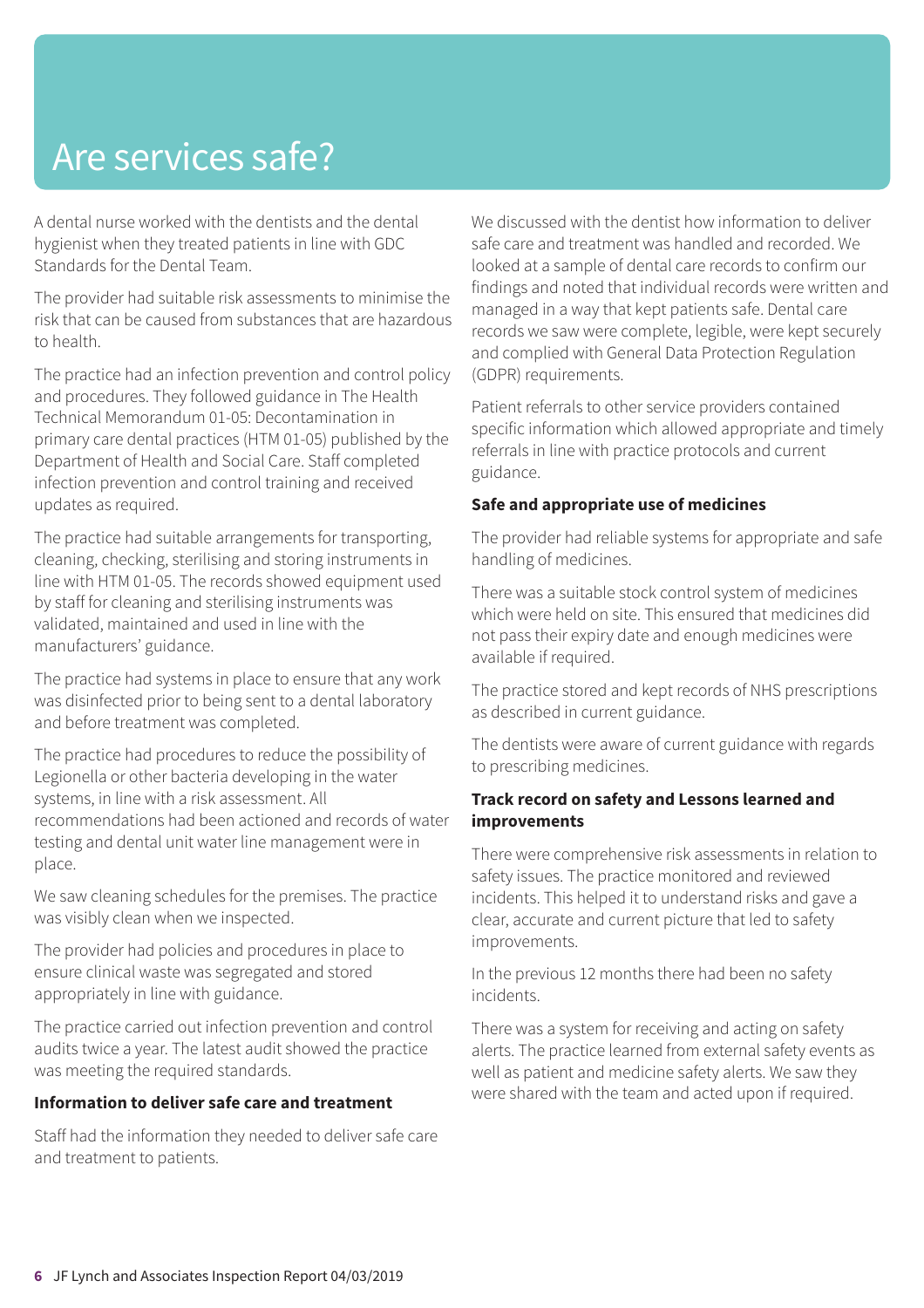# Are services effective?

(for example, treatment is effective)

### **Our findings**

#### **Effective needs assessment, care and treatment**

The practice had systems to keep dental practitioners up to date with current evidence-based practice. We saw that clinicians assessed patients' needs and delivered care and treatment in line with current legislation, standards and guidance supported by clear clinical pathways and protocols.

#### **Domiciliary care**

The provider took into account guidelines as set out by the British Society for Disability and Oral Health when providing dental care in domiciliary settings such as care homes or in people's residence.

The staff were involved in quality improvement initiatives including peer review as part of their approach in providing high quality care.

#### **Helping patients to live healthier lives**

The practice was providing preventive care and supporting patients to ensure better oral health in line with the Delivering Better Oral Health toolkit.

The dentists prescribed high concentration fluoride toothpaste if a patient's risk of tooth decay indicated this would help them. They used fluoride varnish for children and adults based on an assessment of the risk of tooth decay.

The dentists/clinicians where applicable, discussed smoking, alcohol consumption and diet with patients during appointments. The practice had a selection of dental products for sale and provided health promotion leaflets to help patients with their oral health.

The practice was aware of national oral health campaigns and local schemes in supporting patients to live healthier lives. For example, local stop smoking services. They directed patients to these schemes when necessary.

The dentists described to us the procedures they used to improve the outcomes for patients with gum disease. This involved providing patients preventative advice, taking plaque and gum bleeding scores and recording detailed charts of the patient's gum condition

Patients with more severe gum disease were recalled at more frequent intervals for review and to reinforce home care preventative advice.

#### **Consent to care and treatment**

The practice obtained consent to care and treatment in line with legislation and guidance.

The practice team understood the importance of obtaining and recording patients' consent to treatment. The dentists gave patients information about treatment options and the risks and benefits of these so they could make informed decisions. Patients confirmed their dentist listened to them and gave them clear information about their treatment.

The practice's consent policy included information about the Mental Capacity Act 2005. The team understood their responsibilities under the act when treating adults who may not be able to make informed decisions. The policy also referred to Gillick competence, by which a child under the age of 16 years of age may give consent for themselves. The staff were aware of the need to consider this when treating young people under 16 years of age.

Staff described how they involved patients' relatives or carers when appropriate and made sure they had enough time to explain treatment options clearly.

#### **Monitoring care and treatment**

The practice kept detailed dental care records containing information about the patients' current dental needs, past treatment and medical histories. The dentists assessed patients' treatment needs in line with recognised guidance.

We saw the practice audited patients' dental care records to check that the dentists/clinicians recorded the necessary information.

#### **Effective staffing**

Staff had the skills, knowledge and experience to carry out their roles.

Staff new to the practice had a period of induction based on a structured programme. We confirmed clinical staff completed the continuing professional development required for their registration with the General Dental Council.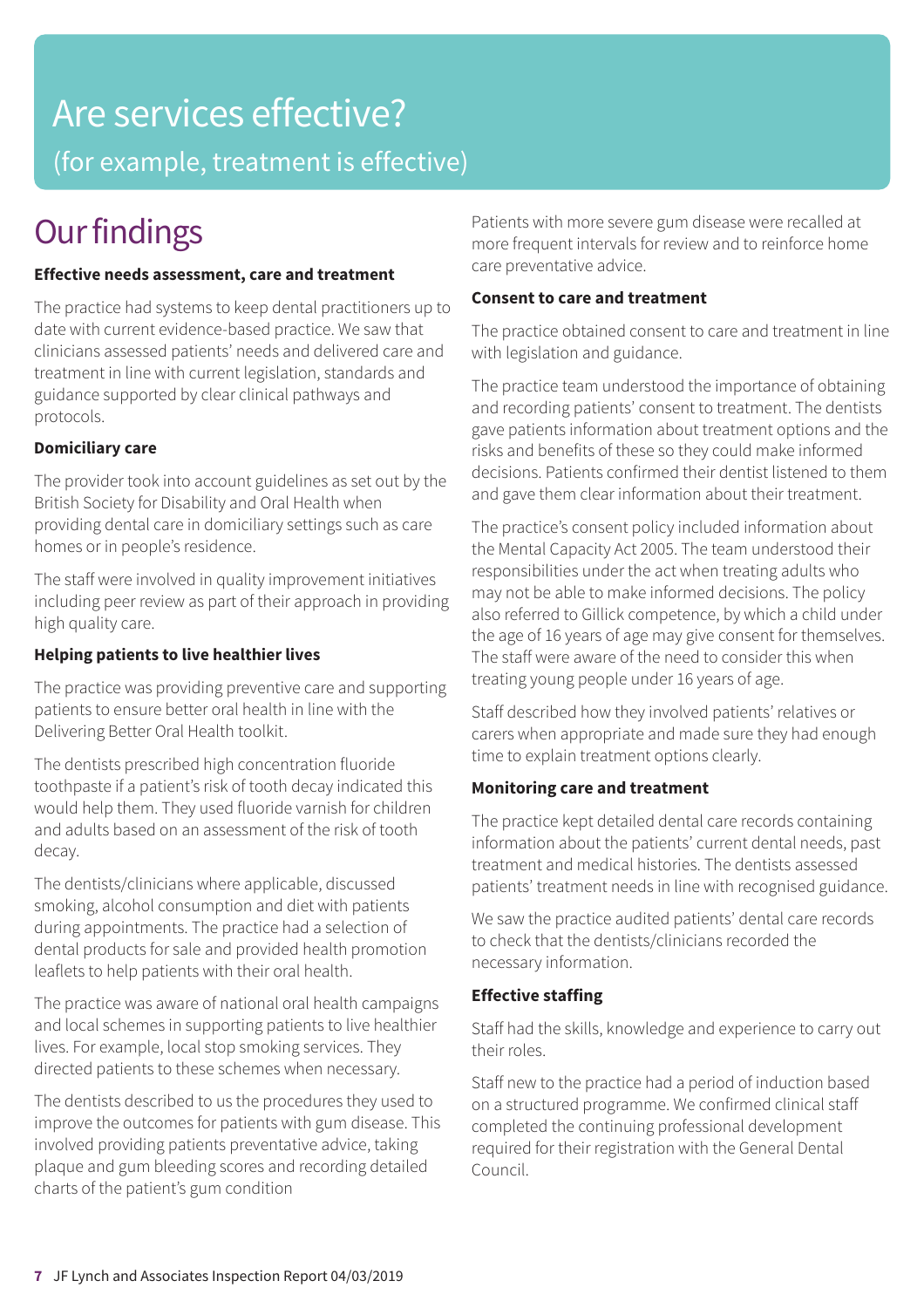### Are services effective? (for example, treatment is effective)

Staff discussed their training needs at annual appraisals and through the initial induction process We saw evidence of completed appraisals and how the practice addressed the training requirements of staff.

#### **Co-ordinating care and treatment**

Staff worked together and with other health and social care professionals to deliver effective care and treatment.

The dentists confirmed they referred patients to a range of specialists in primary and secondary care if they needed treatment the practice did not provide.

The practice had systems to identify, manage, follow up and where required refer patients for specialist care when presenting with dental infections. All staff had completed sepsis training.

The practice also had systems for referring patients with suspected oral cancer under the national two week wait arrangements. This was initiated by NICE in 2005 to help make sure patients were seen quickly by a specialist.

The practice monitored all referrals to make sure they were dealt with promptly.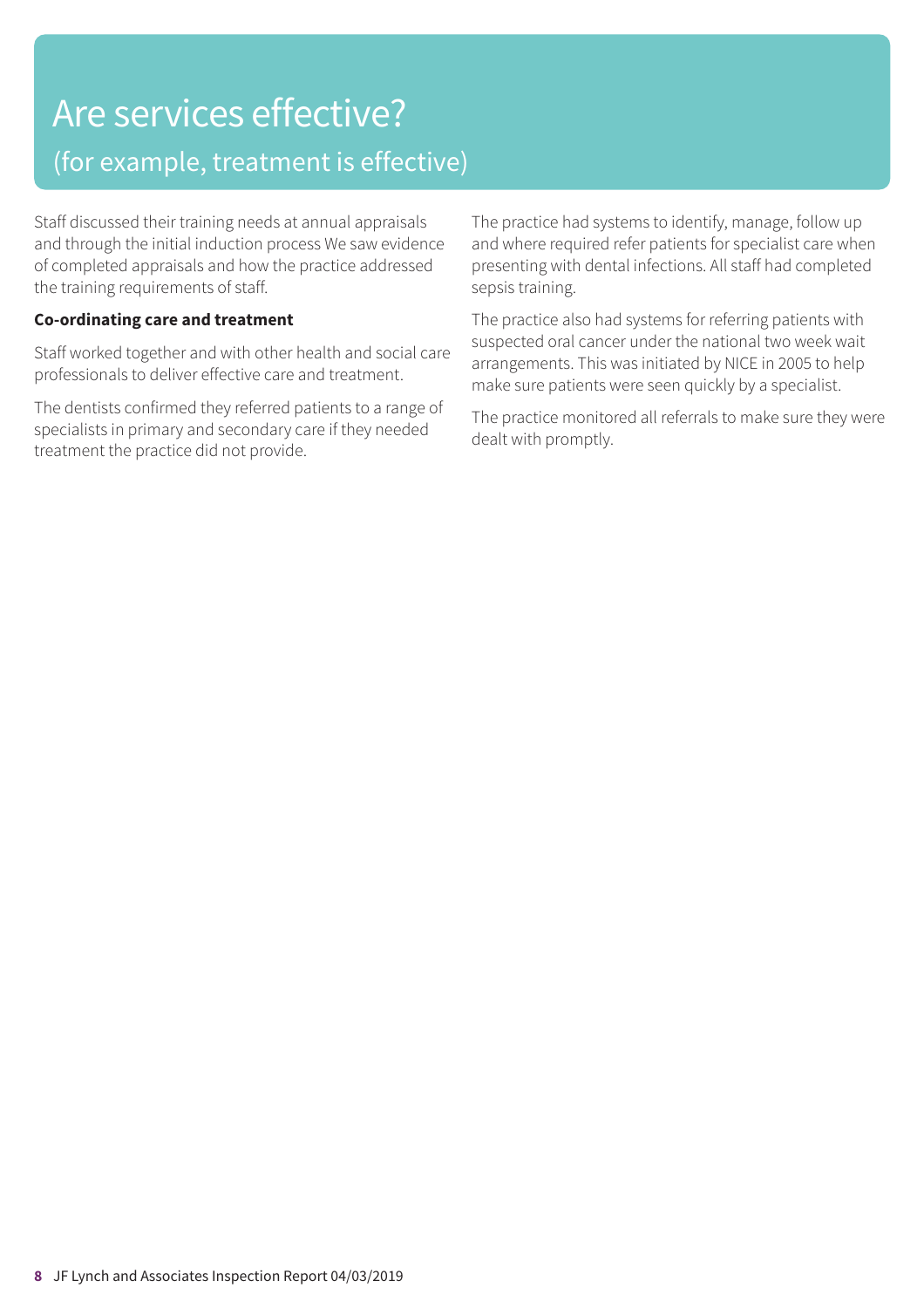## Are services caring?

### **Our findings**

#### **Kindness, respect and compassion**

Staff treated patients with kindness, respect and compassion.

Staff were aware of their responsibility to respect people's diversity and human rights.

Patients commented positively that staff were helpful, accommodating and kind. We saw that staff treated patients respectfully, appropriately and kindly and were friendly towards patients at the reception desk and over the telephone.

Patients said staff were compassionate and understanding. Patients could choose whether they saw a male or female dentist.

Patients told us staff were kind and helpful when they were in pain, distress or discomfort.

Information folders, patient survey results and thank you cards were available for patients to read.

#### **Privacy and dignity**

The practice respected and promoted patients' privacy and dignity.

Staff were aware of the importance of privacy and confidentiality. The layout of reception and waiting areas provided privacy when reception staff were dealing with patients. If a patient asked for more privacy, staff would take them into another room. The reception computer screens were not visible to patients and staff did not leave patients' personal information where other patients might see it.

Staff password protected patients' electronic care records and backed these up to secure storage. They stored paper records securely.

#### **Involving people in decisions about care and treatment**

Staff helped patients to be involved in decisions about their care and were aware of the

Accessible Information Standards

the Accessible Information Standard (a requirement to make sure that patients and their carers can access and understand the information they are given):

- Interpretation services were available for patients who did not use English as a first language. We saw notices in the reception areas, written in languages other than English, informing patient's translation service were available. Patients were also told about multi-lingual staff that might be able to support them. Staff also spoke Punjabi, Urdu, Hindi, Guajarati and Arabic.
- Staff communicated with patients in a way that they could understand and communication aids and easy read materials were available.
- Staff helped patients and their carers find further information and access community and advocacy services. They helped them ask questions about their care and treatment.

The practice gave patients clear information to help them make informed choices about their treatment. Patients confirmed that staff listened to them, did not rush them and discussed options for treatment with them. A dentist described the conversations they had with patients to satisfy themselves they understood their treatment options.

The practice's website and information leaflet provided patients with information about the range of treatments available at the practice.

The dentist/s described to us the methods they used to help patients understand treatment options discussed. These included for example photographs, models, videos and X-ray images.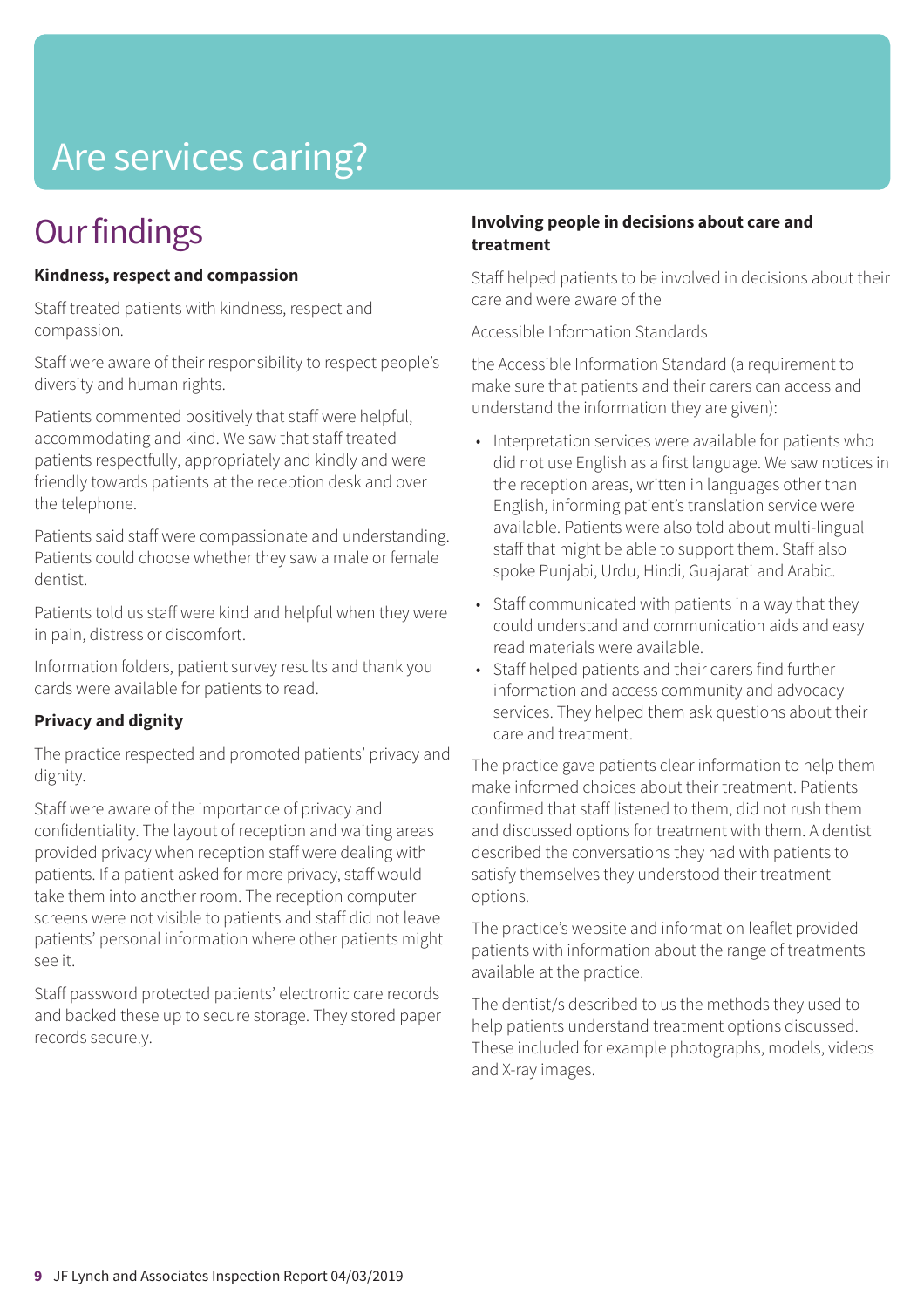### Are services responsive to people's needs? (for example, to feedback?)

### **Our findings**

#### **Responding to and meeting people's needs**

The practice organised and delivered services to meet patients' needs. It took account of patient needs and preferences.

Staff were clear on the importance of emotional support needed by patients when delivering care.

The practice met the needs of more vulnerable members of society such as patients with dental phobia, vulnerable people in care homes, adults and children with a learning difficulty, homeless people, and people living with dementia, diabetes, autism and long-term conditions. The practice offered home visits to patients that found it difficult to attend the practice or manage the stairs.

Patients described high levels of satisfaction with the responsive service provided by the practice.

The practice currently had some patients for whom they needed to make adjustments to enable them to receive treatment.

The practice had made reasonable adjustments for patients with disabilities. This included home visits and a hearing loop.

A disability access audit had been completed and an action plan formulated to continually improve access for patients.

Staff telephoned some patients on the morning of their appointment to make sure they could get to the practice.

#### **Timely access to services**

Patients could access care and treatment from the practice within an acceptable timescale for their needs.

The practice displayed its opening hours in the premises, and included it in their information leaflet and on their website.

The practice had an appointment system to respond to patients' needs. Patients who requested an urgent

appointment were seen the same day. Patients had enough time during their appointment and did not feel rushed. Appointments ran smoothly on the day of the inspection and patients were not kept waiting.

The staff took part in an emergency on-call arrangement with the local out of hours dental service and the NHS 111 service.

The practice's website, information leaflet and answerphone provided telephone numbers for patients needing emergency dental treatment during the working day and when the practice was not open. Patients confirmed they could make routine and emergency appointments easily and were rarely kept waiting for their appointment.

#### **Listening and learning from concerns and complaints**

The practice took complaints and concerns seriously and responded to them appropriately to improve the quality of care.

The practice had a policy providing guidance to staff on how to handle a complaint. The practice information leaflet explained how to make a complaint.

The practice manager was responsible for dealing with these. Staff would tell the practice manager about any formal or informal comments or concerns straight away so patients received a quick response.

The practice manager aimed to settle complaints in-house and invited patients to speak with them in person to discuss these. Information was available about organisations patients could contact if not satisfied with the way the practice dealt with their concerns.

We looked at comments and compliments the practice received 12 months.

These showed the practice responded to concerns appropriately and discussed outcomes with staff to share learning and improve the service.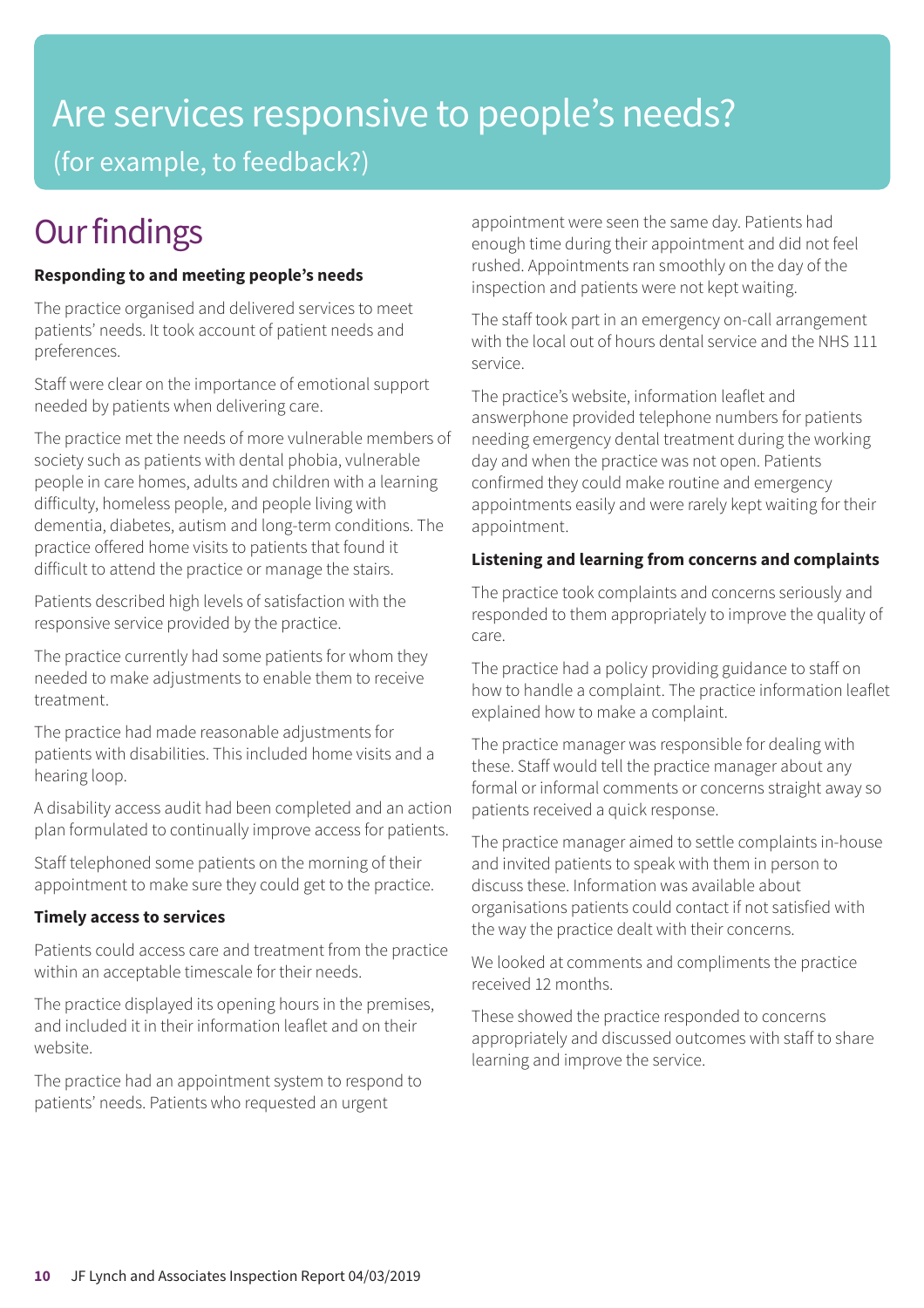### Are services well-led?

### **Our findings**

#### **Leadership capacity and capability**

We found the principal dentist had the capacity and skills to deliver high-quality, sustainable care. The principal dentist demonstrated they had the experience, capacity and skills to deliver the practice strategy and address risks to it.

They were knowledgeable about issues and priorities relating to the quality and future of services. They understood the challenges and were addressing them.

Leaders at all levels were visible and approachable. They worked closely with staff and others to make sure they prioritised compassionate and inclusive leadership.

The practice had effective processes to develop leadership capacity and skills, including planning for the future leadership of the practice.

#### **Vision and strategy If applicable**

There was a clear vision and set of values.

The strategy was in line with health and social priorities across the region. The practice planned its services to meet the needs of the practice population.

#### **Culture**

The practice had a culture of high-quality sustainable care.

Staff stated they felt respected, supported and valued. They were proud to work in the practice.

The practice focused on the needs of patients.

We saw the provider would take effective action to deal with poor performance. Staff told us they would talk to the practice manger or the principal dentist to discuss any concerns but would also refer to the practice whistleblowing policy.

Openness, honesty and transparency were demonstrated when responding to incidents and complaints. The provider was aware of and had systems to ensure compliance with the requirements of the Duty of Candour.

Staff could raise concerns and were encouraged to do so. They had confidence that these would be addressed.

#### **Governance and management**

There were clear responsibilities, roles and systems of accountability to support good governance and management.

The principal dentist had overall responsibility for the management and clinical leadership of the practice. The practice manager was responsible for the day to day running of the service. Staff knew the management arrangements and their roles and responsibilities.

The provider had a system of clinical governance in place which included policies, protocols and procedures that were accessible to all members of staff and were reviewed on a regular basis.

There were clear and effective processes for managing risks, issues and performance.

#### **Appropriate and accurate information**

The practice acted on appropriate and accurate information.

Quality and operational information was used to ensure and improve performance. Performance information was combined with the views of patients.

The practice had information governance arrangements and staff were aware of the importance of these in protecting patients' personal information.

#### **Engagement with patients, the public, staff and external partners**

The practice involved patients, the public, staff and external partners to support high-quality sustainable services.

The practice used patient surveys, online reviews and social media to obtain staff and patients' views about the service.

Patients were encouraged to complete the NHS Friends and Family Test (FFT). This is a national programme to allow patients to provide feedback on NHS services they have used. The practice had scored 100% on recent months consistently.

The practice gathered feedback from staff through meetings, surveys, and informal discussions. Staff were encouraged to offer suggestions for improvements to the service and said these were listened to and acted on.

#### **Continuous improvement and innovation**